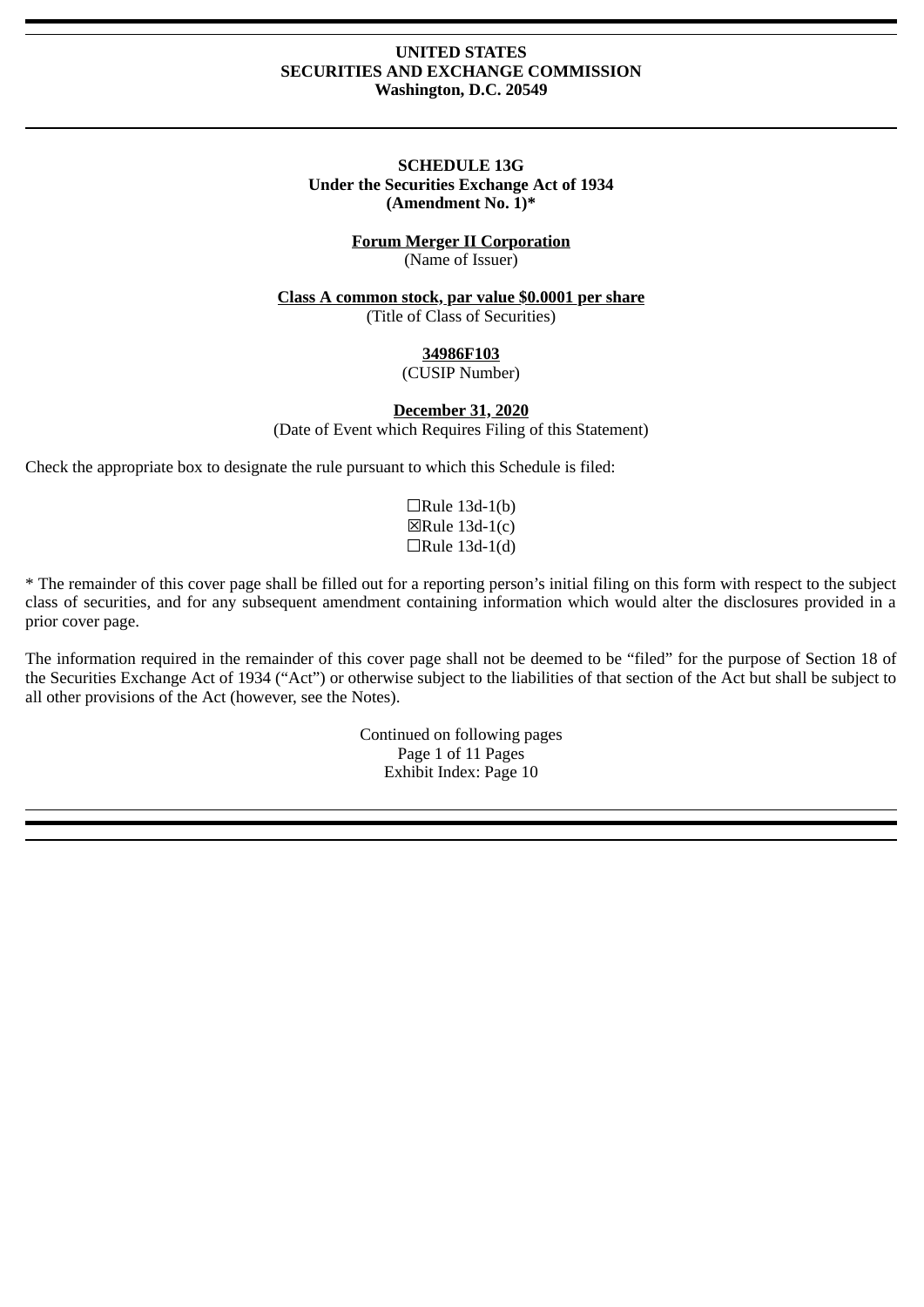|                                                       | <b>NAMES OF REPORTING PERSONS</b>                                                          |                                             |                                                                     |  |  |  |
|-------------------------------------------------------|--------------------------------------------------------------------------------------------|---------------------------------------------|---------------------------------------------------------------------|--|--|--|
| $\mathbf{1}$                                          | <b>BASSO SPAC FUND LLC</b>                                                                 |                                             |                                                                     |  |  |  |
|                                                       | <b>CHECK THE APPROPRIATE BOX IF A MEMBER OF A GROUP</b>                                    |                                             |                                                                     |  |  |  |
| $\overline{2}$                                        | $\Box(a)$                                                                                  |                                             |                                                                     |  |  |  |
|                                                       | $\Box$ (d)                                                                                 |                                             |                                                                     |  |  |  |
| 3                                                     | <b>SEC USE ONLY</b>                                                                        |                                             |                                                                     |  |  |  |
|                                                       |                                                                                            |                                             |                                                                     |  |  |  |
|                                                       | <b>CITIZENSHIP OR PLACE OF ORGANIZATION</b>                                                |                                             |                                                                     |  |  |  |
| 4                                                     | <b>Delaware</b>                                                                            |                                             |                                                                     |  |  |  |
|                                                       |                                                                                            |                                             | <b>SOLE VOTING POWER</b>                                            |  |  |  |
|                                                       |                                                                                            | 5                                           |                                                                     |  |  |  |
|                                                       |                                                                                            | 6                                           | <b>SHARED VOTING POWER</b>                                          |  |  |  |
| <b>NUMBER OF SHARES</b>                               |                                                                                            |                                             |                                                                     |  |  |  |
| <b>BENEFICIALLY OWNED</b><br><b>BY EACH REPORTING</b> |                                                                                            |                                             | <b>SOLE DISPOSITIVE POWER</b>                                       |  |  |  |
| <b>PERSON WITH</b>                                    |                                                                                            | 7                                           |                                                                     |  |  |  |
|                                                       |                                                                                            |                                             |                                                                     |  |  |  |
|                                                       |                                                                                            | 8                                           | <b>SHARED DISPOSITIVE POWER</b>                                     |  |  |  |
|                                                       |                                                                                            |                                             |                                                                     |  |  |  |
|                                                       |                                                                                            |                                             | <b>AGGREGATE AMOUNT BENEFICIALLY OWNED BY EACH REPORTING PERSON</b> |  |  |  |
| 9                                                     |                                                                                            |                                             |                                                                     |  |  |  |
|                                                       | <b>CHECK IF THE AGGREGATE AMOUNT IN ROW (9) EXCLUDES CERTAIN SHARES (SEE INSTRUCTIONS)</b> |                                             |                                                                     |  |  |  |
| 10                                                    |                                                                                            |                                             |                                                                     |  |  |  |
|                                                       | PERCENT OF CLASS REPRESENTED BY AMOUNT IN ROW (9)                                          |                                             |                                                                     |  |  |  |
| 11                                                    | $0.0\%$                                                                                    |                                             |                                                                     |  |  |  |
|                                                       |                                                                                            | TYPE OF REPORTING PERSON (SEE INSTRUCTIONS) |                                                                     |  |  |  |
| 12                                                    |                                                                                            |                                             |                                                                     |  |  |  |
|                                                       | OO                                                                                         |                                             |                                                                     |  |  |  |
|                                                       |                                                                                            |                                             |                                                                     |  |  |  |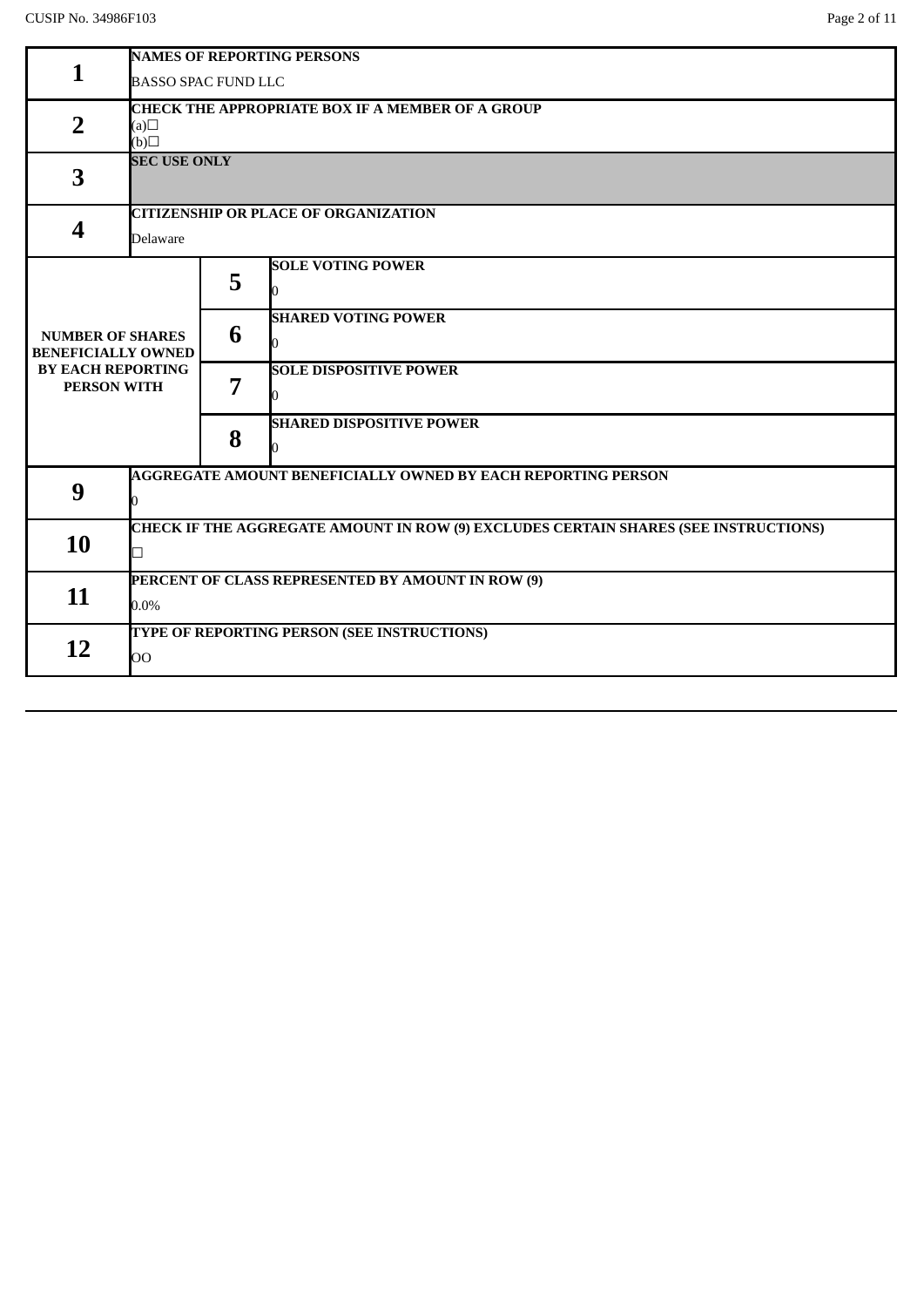|                                                | <b>NAMES OF REPORTING PERSONS</b>                                                          |                                             |                                                                     |  |  |  |
|------------------------------------------------|--------------------------------------------------------------------------------------------|---------------------------------------------|---------------------------------------------------------------------|--|--|--|
| $\mathbf{1}$                                   | BASSO MANAGEMENT, LLC                                                                      |                                             |                                                                     |  |  |  |
|                                                | <b>CHECK THE APPROPRIATE BOX IF A MEMBER OF A GROUP</b>                                    |                                             |                                                                     |  |  |  |
| $\overline{2}$                                 | (a)                                                                                        |                                             |                                                                     |  |  |  |
|                                                |                                                                                            | $\Box$ (d)                                  |                                                                     |  |  |  |
| 3                                              | <b>SEC USE ONLY</b>                                                                        |                                             |                                                                     |  |  |  |
|                                                |                                                                                            |                                             |                                                                     |  |  |  |
|                                                |                                                                                            | <b>CITIZENSHIP OR PLACE OF ORGANIZATION</b> |                                                                     |  |  |  |
| 4                                              | Delaware                                                                                   |                                             |                                                                     |  |  |  |
|                                                |                                                                                            |                                             | <b>SOLE VOTING POWER</b>                                            |  |  |  |
|                                                |                                                                                            | 5                                           |                                                                     |  |  |  |
|                                                |                                                                                            |                                             | <b>SHARED VOTING POWER</b>                                          |  |  |  |
| <b>NUMBER OF SHARES</b>                        |                                                                                            | 6                                           |                                                                     |  |  |  |
| <b>BENEFICIALLY OWNED</b>                      |                                                                                            |                                             |                                                                     |  |  |  |
| <b>BY EACH REPORTING</b><br><b>PERSON WITH</b> |                                                                                            | 7                                           | <b>SOLE DISPOSITIVE POWER</b>                                       |  |  |  |
|                                                |                                                                                            |                                             |                                                                     |  |  |  |
|                                                |                                                                                            |                                             | <b>SHARED DISPOSITIVE POWER</b>                                     |  |  |  |
|                                                |                                                                                            | 8                                           |                                                                     |  |  |  |
|                                                |                                                                                            |                                             | <b>AGGREGATE AMOUNT BENEFICIALLY OWNED BY EACH REPORTING PERSON</b> |  |  |  |
| 9                                              |                                                                                            |                                             |                                                                     |  |  |  |
|                                                |                                                                                            |                                             |                                                                     |  |  |  |
| 10                                             | <b>CHECK IF THE AGGREGATE AMOUNT IN ROW (9) EXCLUDES CERTAIN SHARES (SEE INSTRUCTIONS)</b> |                                             |                                                                     |  |  |  |
|                                                | ┑                                                                                          |                                             |                                                                     |  |  |  |
| 11                                             | PERCENT OF CLASS REPRESENTED BY AMOUNT IN ROW (9)                                          |                                             |                                                                     |  |  |  |
|                                                | $0.0\%$                                                                                    |                                             |                                                                     |  |  |  |
|                                                |                                                                                            | TYPE OF REPORTING PERSON (SEE INSTRUCTIONS) |                                                                     |  |  |  |
| 12                                             | OO                                                                                         |                                             |                                                                     |  |  |  |
|                                                |                                                                                            |                                             |                                                                     |  |  |  |
|                                                |                                                                                            |                                             |                                                                     |  |  |  |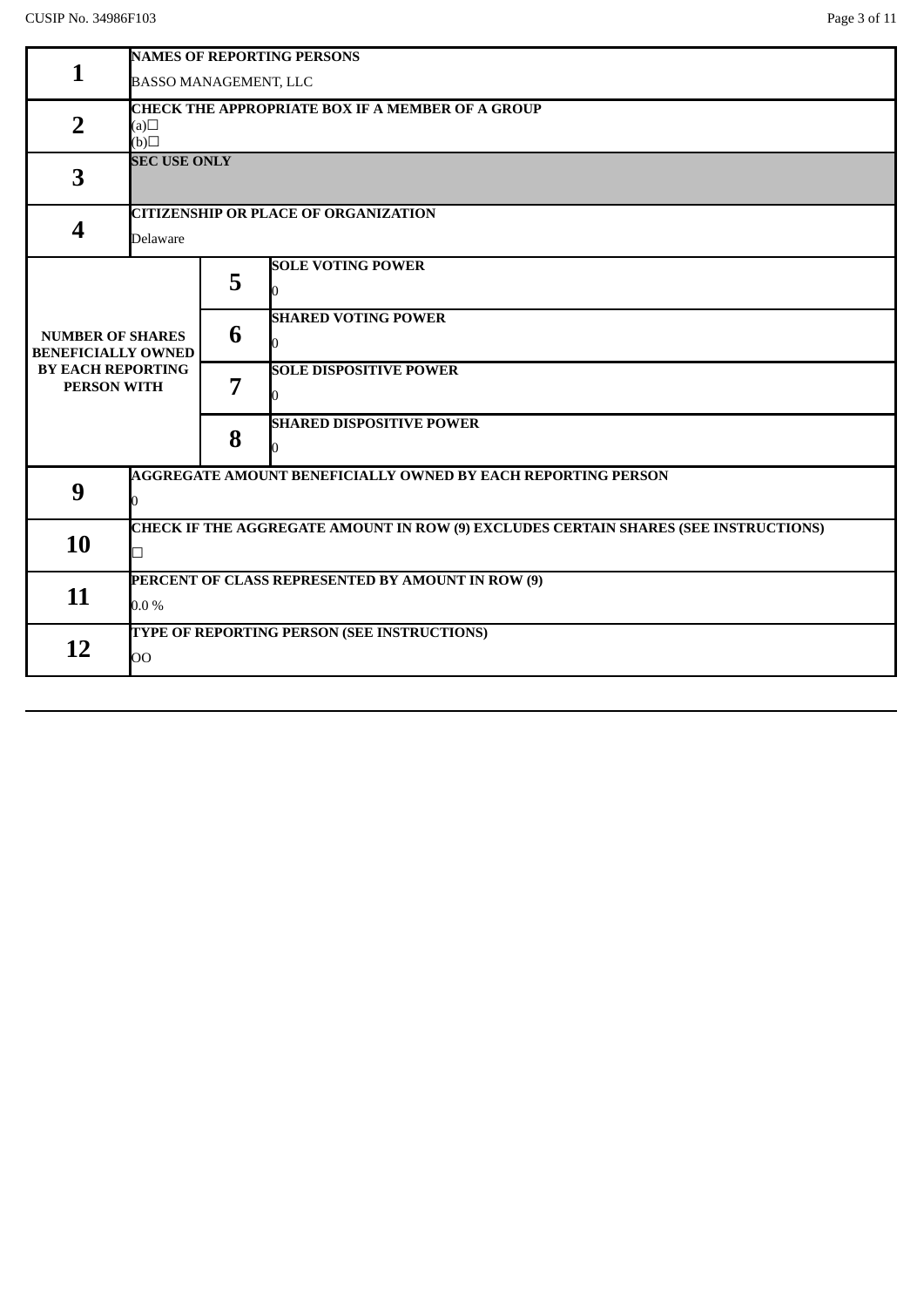|                                                | <b>NAMES OF REPORTING PERSONS</b>                                                   |                                                         |                                                                     |  |  |  |
|------------------------------------------------|-------------------------------------------------------------------------------------|---------------------------------------------------------|---------------------------------------------------------------------|--|--|--|
| 1                                              | BASSO CAPITAL MANAGEMENT, L.P.                                                      |                                                         |                                                                     |  |  |  |
|                                                |                                                                                     | <b>CHECK THE APPROPRIATE BOX IF A MEMBER OF A GROUP</b> |                                                                     |  |  |  |
| $\overline{2}$                                 | (a)                                                                                 |                                                         |                                                                     |  |  |  |
|                                                | $\Box$ (d)                                                                          |                                                         |                                                                     |  |  |  |
| 3                                              | <b>SEC USE ONLY</b>                                                                 |                                                         |                                                                     |  |  |  |
|                                                |                                                                                     |                                                         |                                                                     |  |  |  |
|                                                |                                                                                     | <b>CITIZENSHIP OR PLACE OF ORGANIZATION</b>             |                                                                     |  |  |  |
| 4                                              | <b>Delaware</b>                                                                     |                                                         |                                                                     |  |  |  |
|                                                |                                                                                     |                                                         | <b>SOLE VOTING POWER</b>                                            |  |  |  |
|                                                |                                                                                     | 5                                                       |                                                                     |  |  |  |
|                                                |                                                                                     |                                                         | <b>SHARED VOTING POWER</b>                                          |  |  |  |
| <b>NUMBER OF SHARES</b>                        |                                                                                     | 6                                                       |                                                                     |  |  |  |
| <b>BENEFICIALLY OWNED</b>                      |                                                                                     |                                                         | n                                                                   |  |  |  |
| <b>BY EACH REPORTING</b><br><b>PERSON WITH</b> |                                                                                     | 7                                                       | <b>SOLE DISPOSITIVE POWER</b>                                       |  |  |  |
|                                                |                                                                                     |                                                         |                                                                     |  |  |  |
|                                                |                                                                                     |                                                         | <b>SHARED DISPOSITIVE POWER</b>                                     |  |  |  |
|                                                |                                                                                     | 8                                                       |                                                                     |  |  |  |
|                                                |                                                                                     |                                                         | <b>AGGREGATE AMOUNT BENEFICIALLY OWNED BY EACH REPORTING PERSON</b> |  |  |  |
| 9                                              |                                                                                     |                                                         |                                                                     |  |  |  |
|                                                |                                                                                     |                                                         |                                                                     |  |  |  |
| 10                                             | CHECK IF THE AGGREGATE AMOUNT IN ROW (9) EXCLUDES CERTAIN SHARES (SEE INSTRUCTIONS) |                                                         |                                                                     |  |  |  |
|                                                | ┑                                                                                   |                                                         |                                                                     |  |  |  |
| 11                                             |                                                                                     | PERCENT OF CLASS REPRESENTED BY AMOUNT IN ROW (9)       |                                                                     |  |  |  |
|                                                | $0.0\%$                                                                             |                                                         |                                                                     |  |  |  |
|                                                | TYPE OF REPORTING PERSON (SEE INSTRUCTIONS)                                         |                                                         |                                                                     |  |  |  |
| 12                                             | IA, PN                                                                              |                                                         |                                                                     |  |  |  |
|                                                |                                                                                     |                                                         |                                                                     |  |  |  |
|                                                |                                                                                     |                                                         |                                                                     |  |  |  |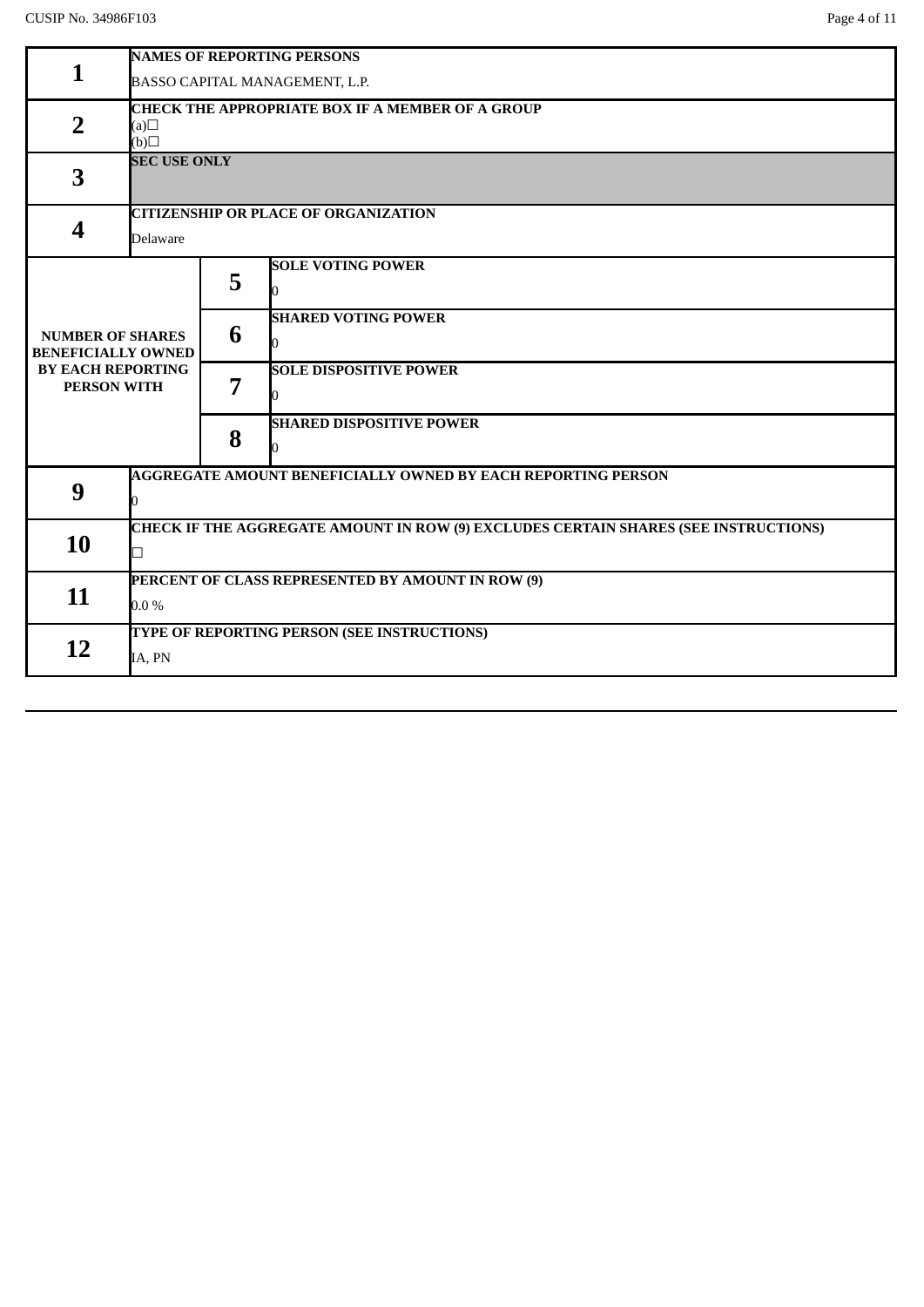| $\mathbf{1}$                                         | <b>NAMES OF REPORTING PERSONS</b>                                                          |                                                         |                                 |  |  |  |
|------------------------------------------------------|--------------------------------------------------------------------------------------------|---------------------------------------------------------|---------------------------------|--|--|--|
|                                                      | <b>BASSO GP, LLC</b>                                                                       |                                                         |                                 |  |  |  |
|                                                      |                                                                                            | <b>CHECK THE APPROPRIATE BOX IF A MEMBER OF A GROUP</b> |                                 |  |  |  |
| $\overline{2}$                                       | (a)                                                                                        |                                                         |                                 |  |  |  |
|                                                      | $\Box$ (d)                                                                                 |                                                         |                                 |  |  |  |
|                                                      | <b>SEC USE ONLY</b>                                                                        |                                                         |                                 |  |  |  |
| 3                                                    |                                                                                            |                                                         |                                 |  |  |  |
|                                                      |                                                                                            |                                                         |                                 |  |  |  |
| $\overline{\mathbf{4}}$                              |                                                                                            | <b>CITIZENSHIP OR PLACE OF ORGANIZATION</b>             |                                 |  |  |  |
|                                                      | Delaware                                                                                   |                                                         |                                 |  |  |  |
|                                                      |                                                                                            |                                                         | <b>SOLE VOTING POWER</b>        |  |  |  |
|                                                      |                                                                                            | 5                                                       | O                               |  |  |  |
|                                                      |                                                                                            |                                                         |                                 |  |  |  |
|                                                      |                                                                                            | 6                                                       | <b>SHARED VOTING POWER</b>      |  |  |  |
| <b>NUMBER OF SHARES</b><br><b>BENEFICIALLY OWNED</b> |                                                                                            |                                                         | 0                               |  |  |  |
| <b>BY EACH REPORTING</b>                             |                                                                                            | 7                                                       | <b>SOLE DISPOSITIVE POWER</b>   |  |  |  |
| <b>PERSON WITH</b>                                   |                                                                                            |                                                         |                                 |  |  |  |
|                                                      |                                                                                            |                                                         | 0                               |  |  |  |
|                                                      |                                                                                            |                                                         | <b>SHARED DISPOSITIVE POWER</b> |  |  |  |
|                                                      |                                                                                            | 8                                                       | N                               |  |  |  |
|                                                      |                                                                                            |                                                         |                                 |  |  |  |
| 9                                                    | <b>AGGREGATE AMOUNT BENEFICIALLY OWNED BY EACH REPORTING PERSON</b>                        |                                                         |                                 |  |  |  |
|                                                      |                                                                                            |                                                         |                                 |  |  |  |
| 10                                                   | <b>CHECK IF THE AGGREGATE AMOUNT IN ROW (9) EXCLUDES CERTAIN SHARES (SEE INSTRUCTIONS)</b> |                                                         |                                 |  |  |  |
|                                                      | $\overline{\phantom{a}}$                                                                   |                                                         |                                 |  |  |  |
|                                                      |                                                                                            |                                                         |                                 |  |  |  |
| 11                                                   | PERCENT OF CLASS REPRESENTED BY AMOUNT IN ROW (9)                                          |                                                         |                                 |  |  |  |
|                                                      | $0.0\%$                                                                                    |                                                         |                                 |  |  |  |
|                                                      | TYPE OF REPORTING PERSON (SEE INSTRUCTIONS)                                                |                                                         |                                 |  |  |  |
| 12                                                   | 00, HC                                                                                     |                                                         |                                 |  |  |  |
|                                                      |                                                                                            |                                                         |                                 |  |  |  |
|                                                      |                                                                                            |                                                         |                                 |  |  |  |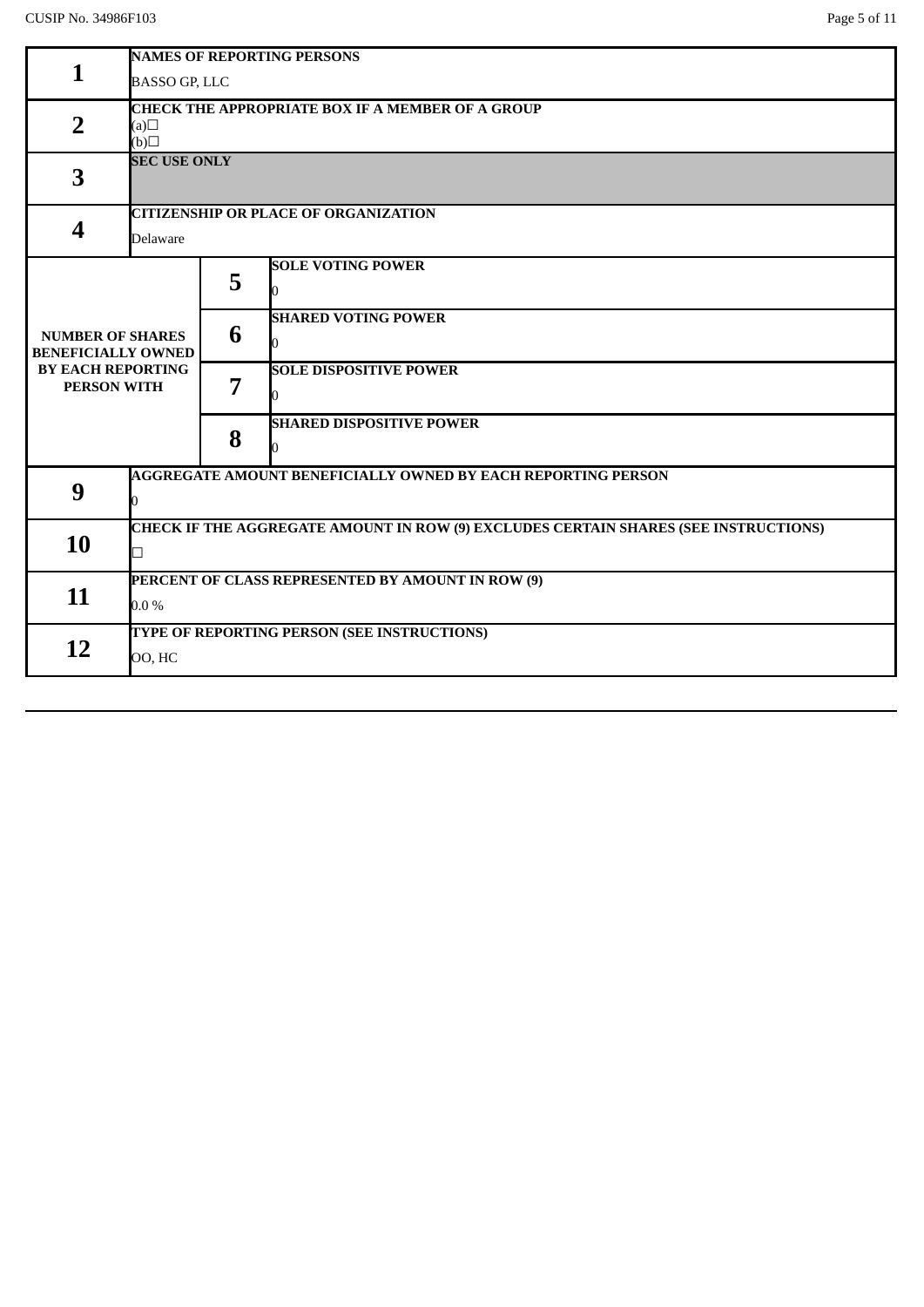|                                                      | <b>NAMES OF REPORTING PERSONS</b>                       |   |                                                                                            |  |  |
|------------------------------------------------------|---------------------------------------------------------|---|--------------------------------------------------------------------------------------------|--|--|
| 1                                                    | <b>HOWARD I. FISCHER</b>                                |   |                                                                                            |  |  |
|                                                      | <b>CHECK THE APPROPRIATE BOX IF A MEMBER OF A GROUP</b> |   |                                                                                            |  |  |
| $\overline{2}$                                       | (a)                                                     |   |                                                                                            |  |  |
|                                                      | $\Box$ (d)<br><b>SEC USE ONLY</b>                       |   |                                                                                            |  |  |
| 3                                                    |                                                         |   |                                                                                            |  |  |
|                                                      | <b>CITIZENSHIP OR PLACE OF ORGANIZATION</b>             |   |                                                                                            |  |  |
| 4                                                    |                                                         |   |                                                                                            |  |  |
|                                                      | <b>United States</b>                                    |   |                                                                                            |  |  |
|                                                      |                                                         | 5 | <b>SOLE VOTING POWER</b>                                                                   |  |  |
|                                                      |                                                         |   |                                                                                            |  |  |
|                                                      |                                                         | 6 | <b>SHARED VOTING POWER</b>                                                                 |  |  |
| <b>NUMBER OF SHARES</b><br><b>BENEFICIALLY OWNED</b> |                                                         |   | n                                                                                          |  |  |
| <b>BY EACH REPORTING</b>                             |                                                         | 7 | <b>SOLE DISPOSITIVE POWER</b>                                                              |  |  |
| <b>PERSON WITH</b>                                   |                                                         |   |                                                                                            |  |  |
|                                                      |                                                         |   | <b>SHARED DISPOSITIVE POWER</b>                                                            |  |  |
|                                                      |                                                         | 8 | n                                                                                          |  |  |
|                                                      |                                                         |   | <b>AGGREGATE AMOUNT BENEFICIALLY OWNED BY EACH REPORTING PERSON</b>                        |  |  |
| 9                                                    |                                                         |   |                                                                                            |  |  |
|                                                      |                                                         |   | <b>CHECK IF THE AGGREGATE AMOUNT IN ROW (9) EXCLUDES CERTAIN SHARES (SEE INSTRUCTIONS)</b> |  |  |
| 10                                                   | п                                                       |   |                                                                                            |  |  |
|                                                      |                                                         |   |                                                                                            |  |  |
| 11                                                   | PERCENT OF CLASS REPRESENTED BY AMOUNT IN ROW (9)       |   |                                                                                            |  |  |
|                                                      | $0.0\%$                                                 |   |                                                                                            |  |  |
| 12                                                   | TYPE OF REPORTING PERSON (SEE INSTRUCTIONS)             |   |                                                                                            |  |  |
|                                                      | IN, HC                                                  |   |                                                                                            |  |  |
|                                                      |                                                         |   |                                                                                            |  |  |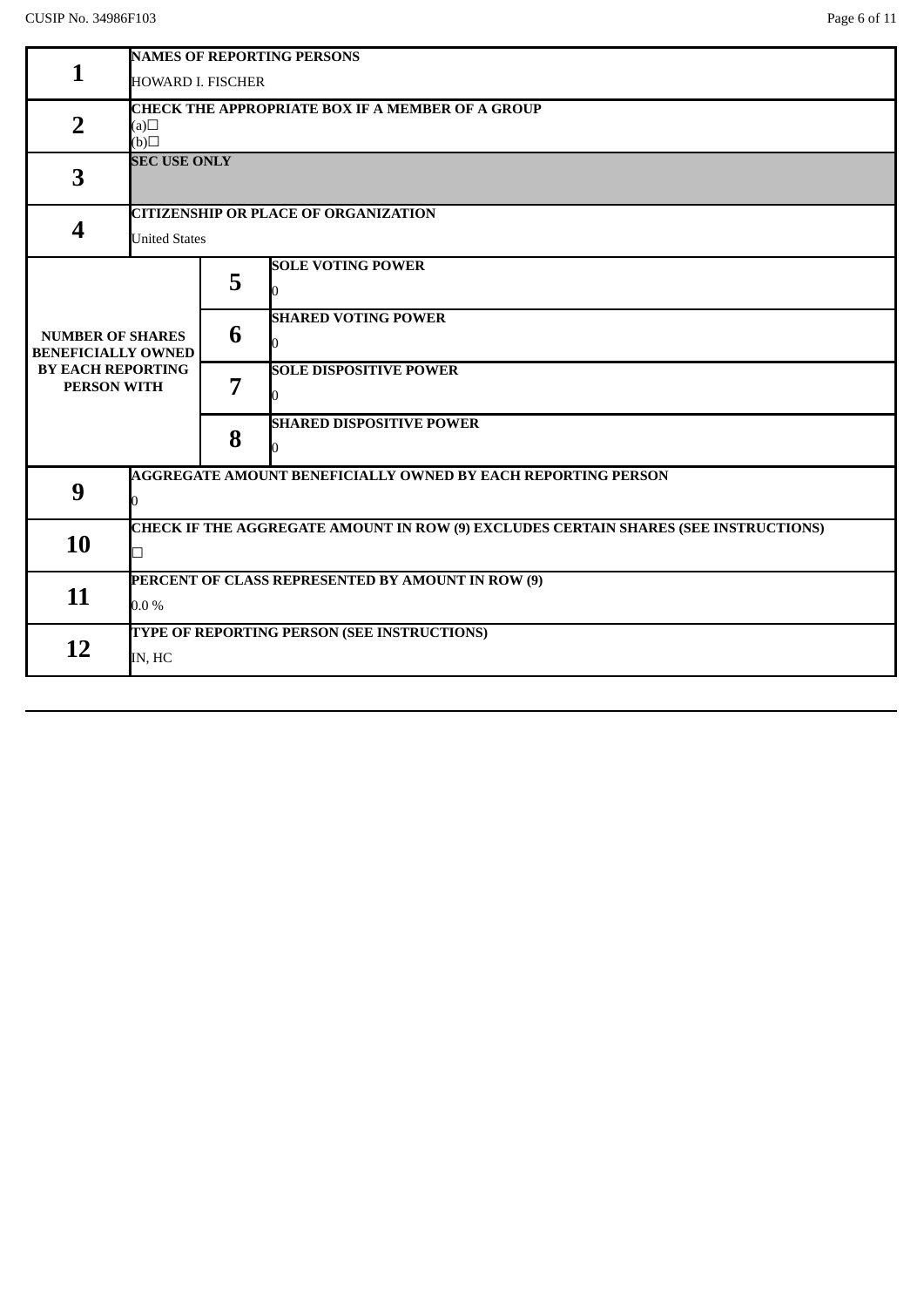#### **Item 1(a). Name of Issuer:**

Forum Merger II Corporation (the "Issuer")

# **Item 1(b). Address of Issuer's Principal Executive Offices:**

1615 South Congress Avenue, Suite 103, Delray Beach, FL 33445

# **Item 2(a). Name of Person Filing**

This Statement is filed on behalf of the following persons (collectively, the "Reporting Persons"):

- i) Basso SPAC Fund LLC ("Basso SPAC");
- ii) Basso Management, LLC ("Basso Management");
- iii) Basso Capital Management, L.P. ("BCM");
- iv) Basso GP, LLC ("Basso GP"); and
- v) Howard I. Fischer ("Mr. Fischer").

This Statement relates to Shares (as defined herein) directly beneficially owned by Basso SPAC. Basso Management is the manager of Basso SPAC. BCM serves as the investment manager of Basso SPAC. Basso GP is the general partner of BCM. Mr. Fischer is the principal portfolio manager for Basso SPAC, the Chief Executive Officer and a Founding Managing Partner of BCM, and a member of each of Basso Management and Basso GP. Accordingly, each of Basso Management, BCM, Basso GP and Mr. Fischer may be deemed to indirectly beneficially own the Shares reported herein.

# **Item 2(b). Address of Principal Business Office or, if None, Residence:**

The address of the principal business office of each of the Reporting Persons is 1266 East Main Street, Fourth Floor, Stamford, Connecticut 06902.

## **Item 2(c). Citizenship:**

Each of Basso SPAC, Basso Management, and Basso GP is a Delaware limited liability company. BCM is a Delaware limited partnership. Mr. Fischer is a citizen of the United States.

# **Item 2(d). Title of Class of Securities:**

Class A common stock, par value \$0.0001 per share (the "Shares")

## **Item 2(e). CUSIP Number:**

34986F103

## Item 3. If This Statement is Filed Pursuant to §§240.13d-1(b) or 240.13d-2(b) or (c), Check Whether the Person Filing is a:

This Item 3 is not applicable.

## **Item 4. Ownership:**

## **Item 4(a) Amount Beneficially Owned:**

As of December 31, 2020, each of the Reporting Persons may be deemed the beneficial owner of 0 Shares.

## **Item 4(b) Percent of Class:**

As of December 31 2020, each of the Reporting Persons may be deemed the beneficial owner of approximately 0.0% of Shares outstanding.

## **Item4 (c) Number of Shares as to which such person has:**

- (i) Sole power to vote or direct the vote: 0
- (ii) Shared power to vote or direct the vote: 0
- (iii) Sole power to dispose or direct the disposition of: 0
- (iv) Shared power to dispose or direct the disposition of: 0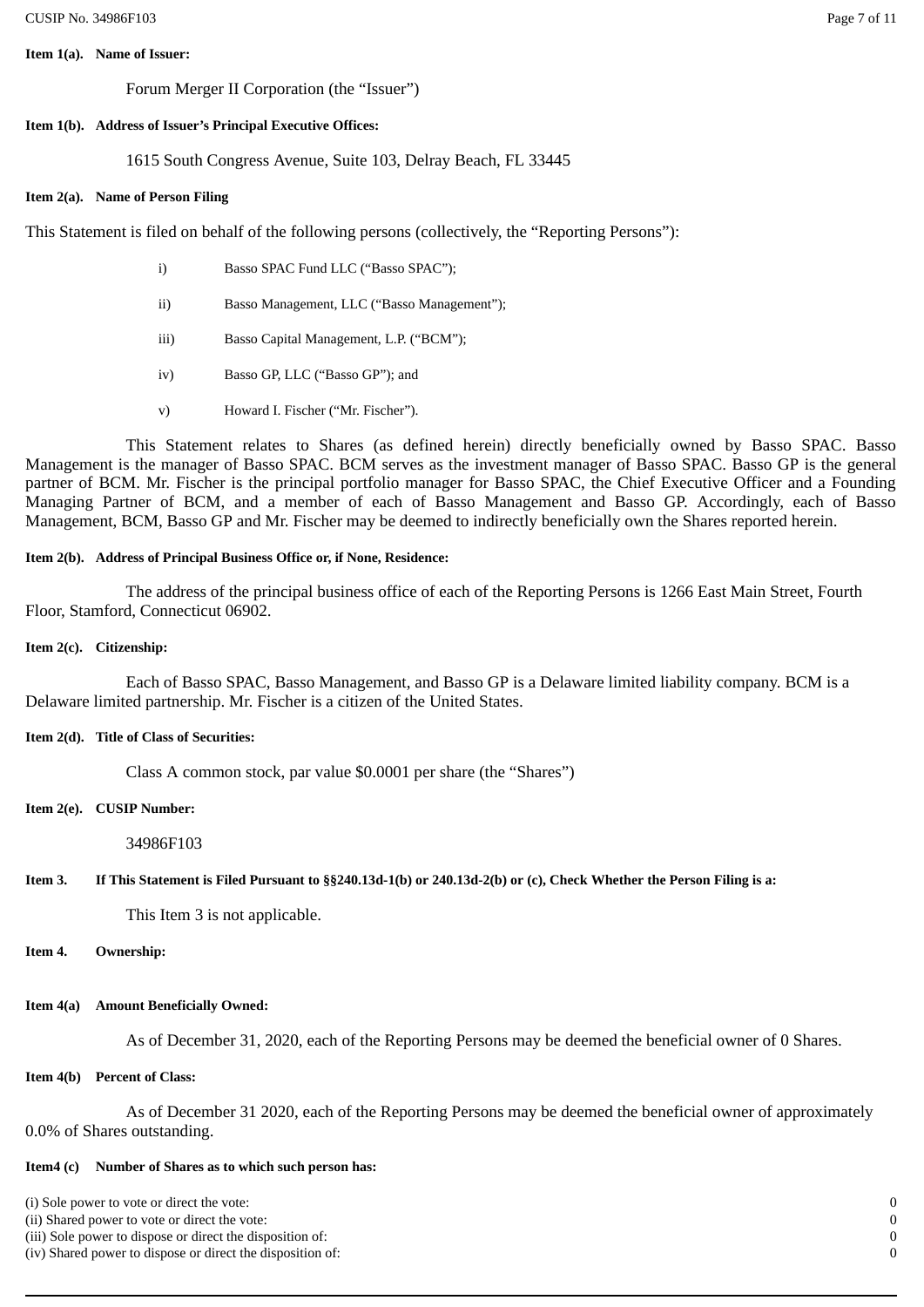### **Item 5. Ownership of Five Percent or Less of a Class:**

If this statement is being filed to report the fact that as of the date hereof the Reporting Persons have ceased to be the beneficial owners of more than five percent of the class of securities, check the following  $\boxtimes$ .

### **Item 6. Ownership of More than Five Percent on Behalf of Another Person:**

This Item 6 is not applicable.

Item 7. Identification and Classification of the Subsidiary Which Acquired the Security Being Reported on By the Parent Holding Company **or Control Person:**

See disclosure in Item 2 hereof.

**Item 8. Identification and Classification of Members of the Group:**

This Item 8 is not applicable.

## **Item 9. Notice of Dissolution of Group:**

This Item 9 is not applicable.

### **Item 10. Certification:**

By signing below I certify that, to the best of my knowledge and belief, the securities referred to above were not acquired and are not held for the purpose of or with the effect of changing or influencing the control of the issuer of the securities and were not acquired and are not held in connection with or as a participant in any transaction having that purpose or effect, other than activities solely in connection with a nomination under §240.14a-11.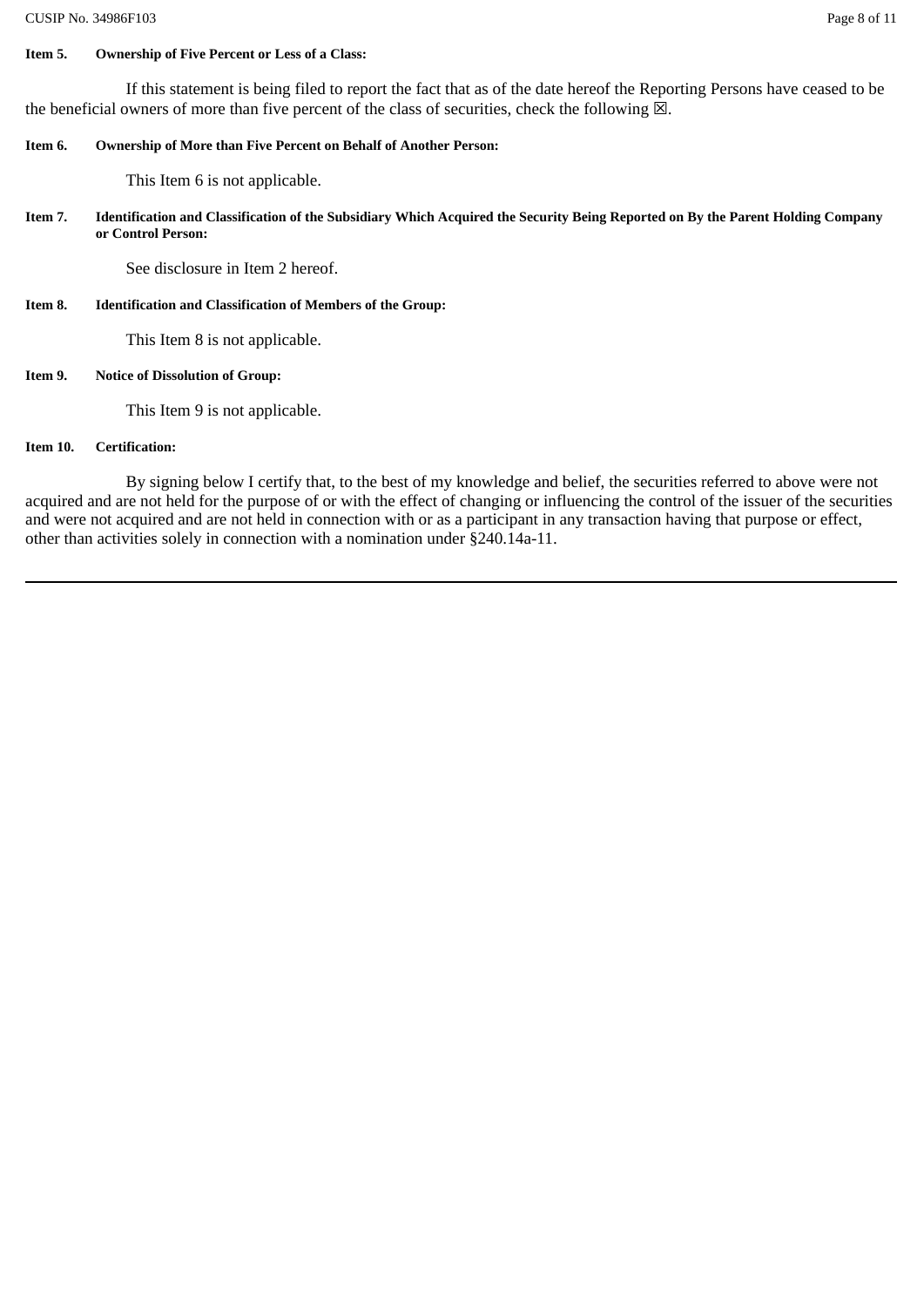## **SIGNATURE**

After reasonable inquiry and to the best of my knowledge and belief, I certify that the information set forth in this statement is true, complete and correct.

#### **BASSO SPAC FUND LLC**

By: /s/ Howard I. Fischer

Howard I. Fischer Authorized Signatory

### **BASSO MANAGEMENT, LLC**

By: /s/ Howard I. Fischer Howard I. Fischer Member

## **BASSO CAPITAL MANAGEMENT, L.P.**

By: /s/ Howard I. Fischer Howard I. Fischer Chief Executive Officer & Founding Managing Partner

## **BASSO GP, LLC**

By: /s/ Howard I. Fischer

Howard I. Fischer Member

### **HOWARD I. FISCHER**

/s/ Howard I. Fischer

February 12, 2021